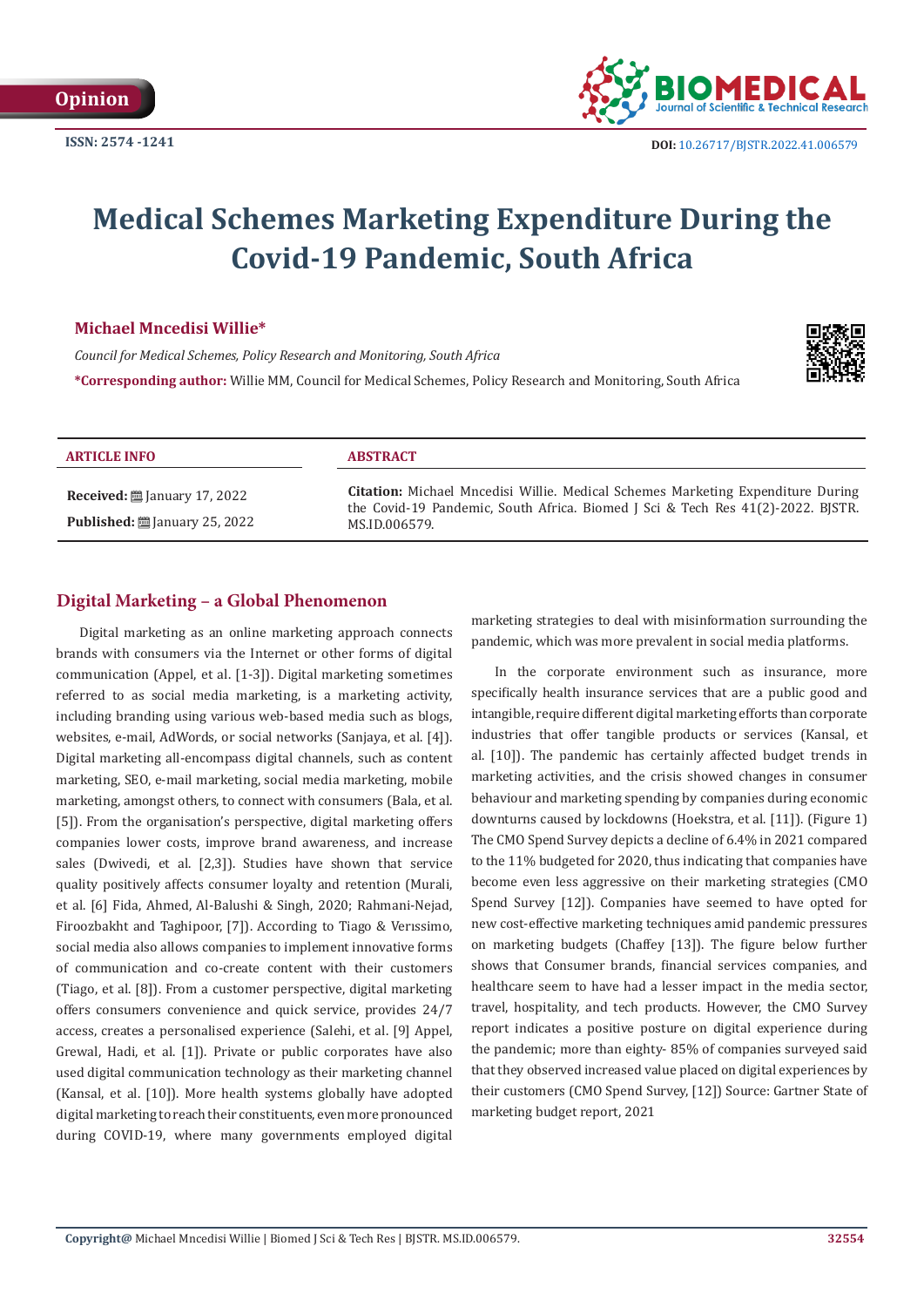

**Figure 1:** Percentage of revenue allocated to marketing 2020 vs 2021.

## **Digital Marketing – South Africa**

 medical schemesMedical schemes in South Africa cover relevant health care services and cover 8.9 million people seeking health care services in the private sector (CMS [14]). The medical scheme administration function includes administrative duties to ensure the functioning of medical schemes such as membership records, contribution management, claims management, financial management reporting, information management, data control, and customer services. Medical schemes are regulated by the Council for Medical Schemes (CMS) which is an autonomous statutory body created by parliament in South Africa. Shonubi and Akintaro validated the relationship between the communication approach and efficient organisational performance (Shonubi, et al. [15]). Ordinarily, if there is active communication, then customer loyalty

and trust in the company or product is favourable. The effectiveness of various marketing communication has also been found to the function of loyalty (Hänninen, et al. [16]). Customer communication also entails more details about the product. It is more about product training, which proper communication strategies can enhance. The CompCom report made the following findings (CompCom [17] Solanki et al, 2020) which could be improved by effective communication to members:The complexity of the offerings by medical schemes (270 products) made it difficult for consumers to compare and make informed choices.Completeness of consumer informationThe role of brokers and other agents does not meet customer needs or add value.Lack of information or communication from healthcare suppliers and facilities would allow consumers to make informed choices.



**Figure 2:** Medical schemes marketing expenditure by an administrator as a proportion of gross contribution income, generated by the researcher from CMS, 2021,2020, 2019. Administrator 1 depicts the administrator without disclosing actual names.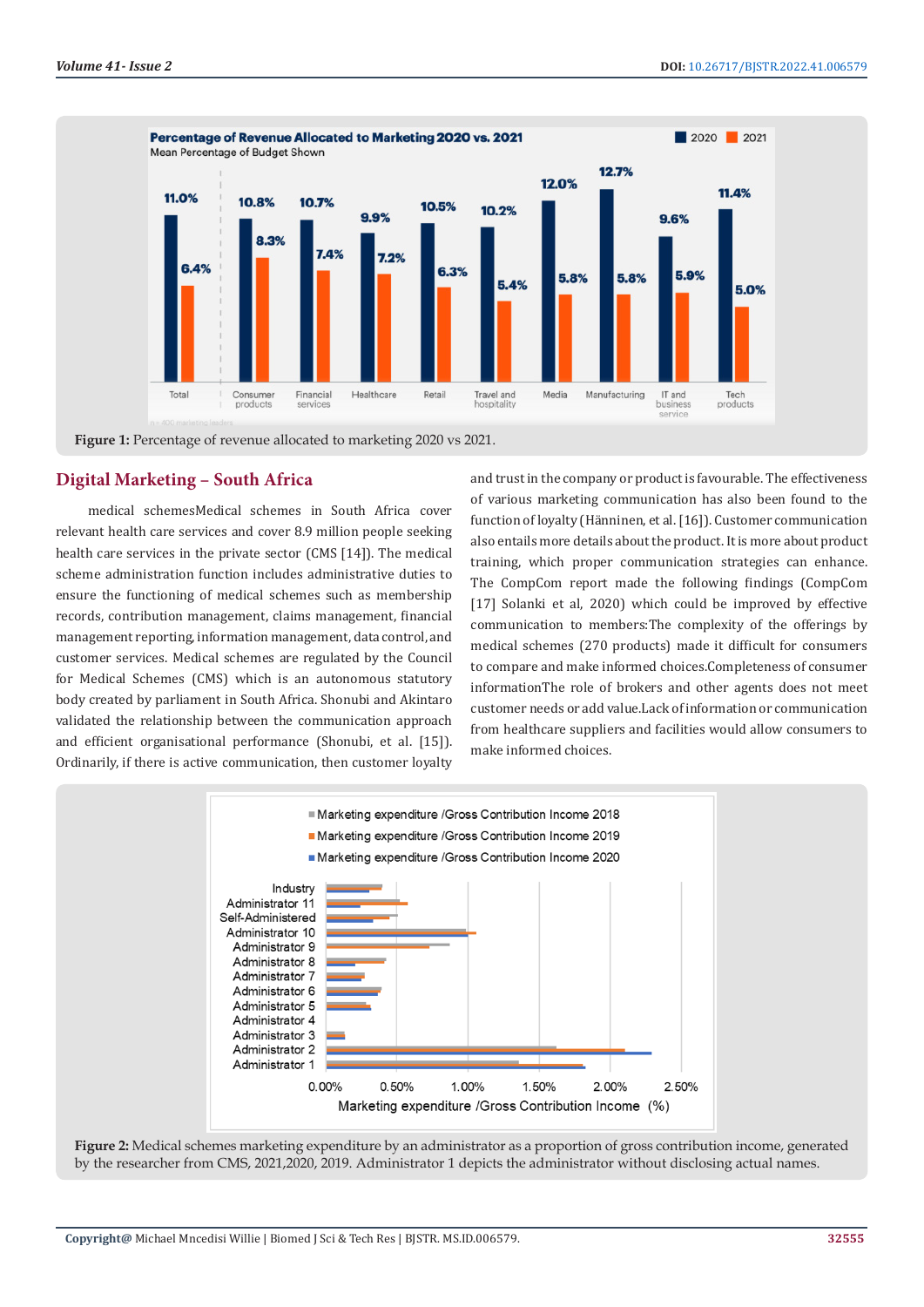A study on medical scheme beneficiaries on digital platforms was conducted by PWC (PricewaterhouseCoopers) in 2014. The study found a disparity between open schemes and restricted schemes in the active digital platforms they use to interact with their members (PWC [18]). The study further revealed that significantly more open schemes have either a Facebook account or a Twitter account than restricted schemes (PWC [18]). These findings are consistent with the operating model of theschemes where open schemes must market themselves and increase their market share.Marketing expenditure, medical schemes – 2020. A marketing expense is an item of marketing expenditure that is a payment made for a marketing-related investment or expense (Kokemuller, [19]). Marketing expenditure is a function of the volume of sales, advertising expenditures, salesforce expenditures, sales promotion expenditures and distributors' commission paid and price of marketing investments (Baidya, et al. [20]). Specifically, in medical schemes, marketing expenditure is a non-healthcare expense, mainly attributed to attracting new customers to the scheme, effectively communicating product lines to customers,

information sharing, and advertising. (Figure 2) shows that marketing expenditure as a proportion of gross contribution income declined by 5% between 2019 and 2020, still lower than 0.4% at the industry level.

Administrators such as Administrator 1 & 2 were the only two administrators that reported an increase of 1% and 9%, respectively. Administrator 1 & 2 spent significantly more than other administrators in marketing relative to the gross contribution income, 1.58% and 2.29%, respectively. Figure 3 below further illustrate that at the administrator level, the relative ratios was as high as 2.3% in 2020. Willie recommends that the marketing expenditure relative to the gross contribution income ratio in medical schemes be kept below 1 % and further calls for curbing marketing expenditure and reducing waste through regulations and guidelines (Willie, 2022) [21]. Marketing expenditure reporting in medical schemes currently does not make an explicit distinction between traditional and digital channels, and we recommend reporting at the various channel to assess the performance, value and return on investment.



**Figure 3:** Medical schemes marketing expenditure as a proportion of gross contribution income, generated by the researcher from CMS, 2021.

# **References**

- 1. [Appel G, Grewal L, Hadi R, Andrew T, stophenet, et al. \(202\) The future of](https://www.researchgate.net/publication/336484814_The_future_of_social_media_in_marketing)  [social media in marketing. J of the Acad Mark Sci 48: 79-95.](https://www.researchgate.net/publication/336484814_The_future_of_social_media_in_marketing)
- 2. [Dwivedi YK, Ismagilova E, Hughes DL, Yichuan Wang, Ramakrishnan](https://www.sciencedirect.com/science/article/pii/S0268401220308082)  [Raman, et al . \(2021\) Setting the Future of Digital and Social Media](https://www.sciencedirect.com/science/article/pii/S0268401220308082)  [Marketing Research Perspectives and Research Propositions.](https://www.sciencedirect.com/science/article/pii/S0268401220308082)  [International Journal of Information Management 59: 1-37.](https://www.sciencedirect.com/science/article/pii/S0268401220308082)
- 3. [Ajina AS \(2019\) The perceived value of social media marketing. An](https://ideas.repec.org/a/ssi/jouesi/v6y2019i3p1512-1527.html) [empirical study of online word of mouth in Saudi Arabian context.](https://ideas.repec.org/a/ssi/jouesi/v6y2019i3p1512-1527.html) [Journal of Entrepreneurship and Sustainability Issues 6\(3\):1512-1527.](https://ideas.repec.org/a/ssi/jouesi/v6y2019i3p1512-1527.html)
- 4. Sanjaya R, Tarigan J (2009). Creative Digital Marketing. Jakarta: PT Elex Media Komputindo.
- 5. [Bala M, Verma D \(2018\) A Critical Review of Digital Marketing.](https://papers.ssrn.com/sol3/papers.cfm?abstract_id=3545505) [International Journal of Management IT & Engineering 8\(10\): 321-339.](https://papers.ssrn.com/sol3/papers.cfm?abstract_id=3545505)